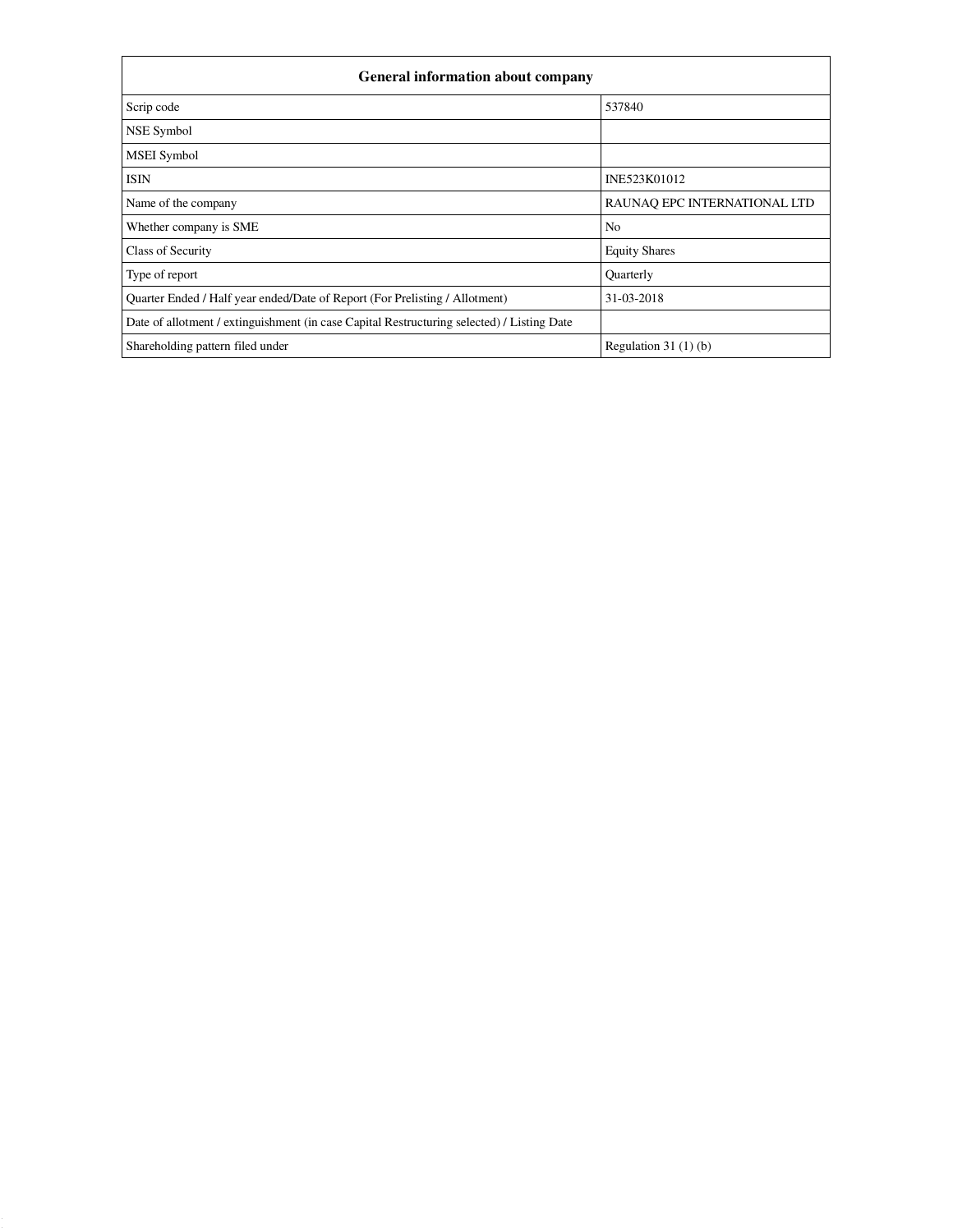|                | <b>Declaration</b>                                                                        |                |                                |                       |                            |  |  |  |
|----------------|-------------------------------------------------------------------------------------------|----------------|--------------------------------|-----------------------|----------------------------|--|--|--|
| Sr.<br>No.     | Particular                                                                                | Yes/No         | Promoter and<br>Promoter Group | Public<br>shareholder | Non Promoter-Non<br>Public |  |  |  |
|                | Whether the Listed Entity has issued any partly paid up<br>shares?                        | N <sub>o</sub> | N <sub>o</sub>                 | N <sub>o</sub>        | N <sub>0</sub>             |  |  |  |
| $\overline{2}$ | Whether the Listed Entity has issued any Convertible<br>Securities?                       | N <sub>o</sub> | N <sub>0</sub>                 | N <sub>0</sub>        | No                         |  |  |  |
| 3              | Whether the Listed Entity has issued any Warrants?                                        | N <sub>o</sub> | N <sub>o</sub>                 | N <sub>0</sub>        | N <sub>o</sub>             |  |  |  |
| 4              | Whether the Listed Entity has any shares against which<br>depository receipts are issued? | N <sub>o</sub> | N <sub>o</sub>                 | N <sub>o</sub>        | N <sub>o</sub>             |  |  |  |
| 5              | Whether the Listed Entity has any shares in locked-in?                                    | No             | N <sub>o</sub>                 | N <sub>o</sub>        | N <sub>o</sub>             |  |  |  |
| 6              | Whether any shares held by promoters are pledge or<br>otherwise encumbered?               | N <sub>o</sub> | N <sub>o</sub>                 |                       |                            |  |  |  |
| 7              | Whether company has equity shares with differential<br>voting rights?                     | N <sub>o</sub> | N <sub>o</sub>                 | N <sub>o</sub>        | N <sub>0</sub>             |  |  |  |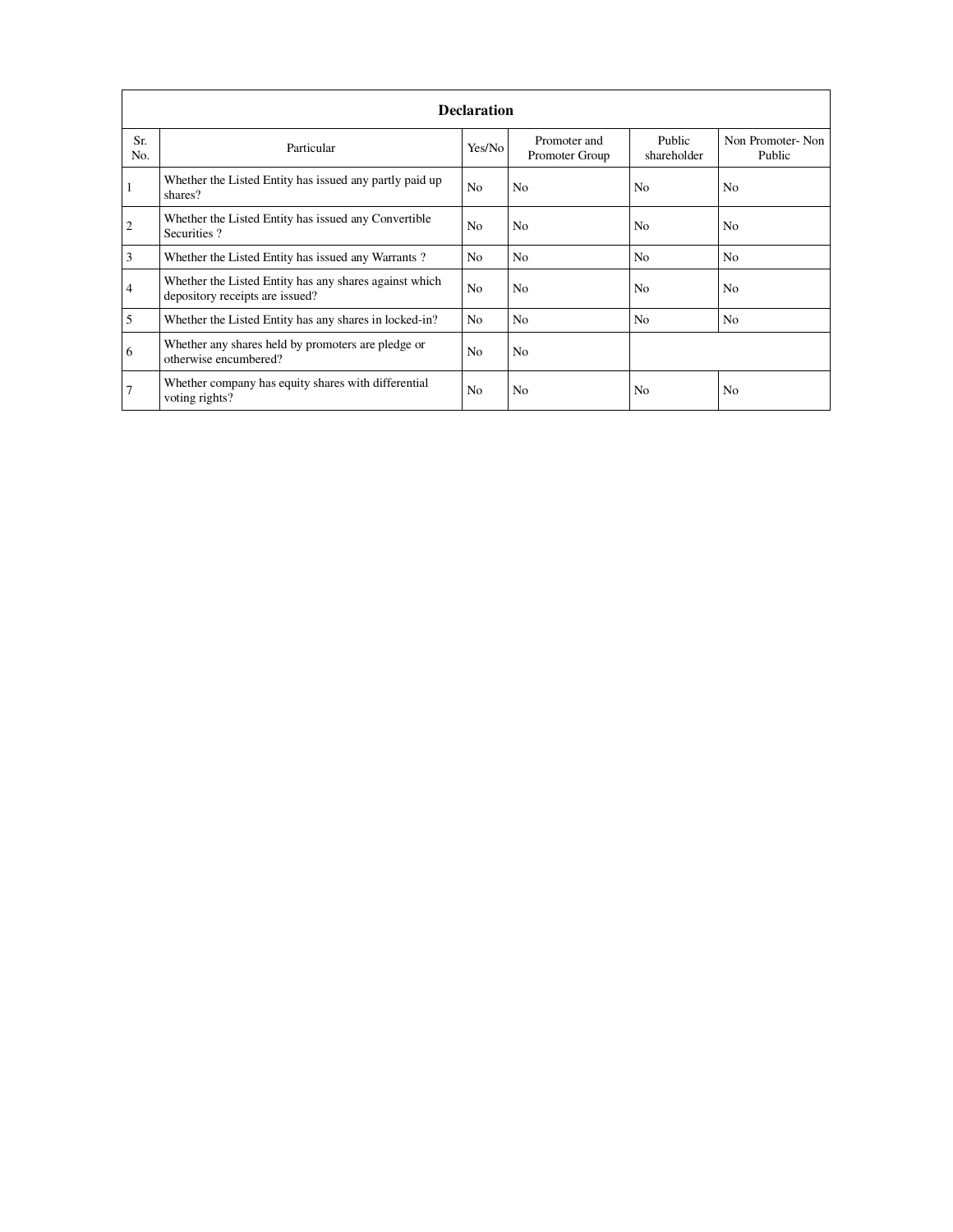|                 |                                                |                                 |                             |                  |                           |                                                  | Table I - Summary Statement holding of specified securities      |               |       |                           |            |  |
|-----------------|------------------------------------------------|---------------------------------|-----------------------------|------------------|---------------------------|--------------------------------------------------|------------------------------------------------------------------|---------------|-------|---------------------------|------------|--|
|                 | Category of                                    | No. of<br>fully paid<br>Nos. Of | No. Of<br>Partly<br>paid-up | No. Of<br>shares | Total nos.<br>shares held | Shareholding as<br>a % of total no.<br>of shares | Number of Voting Rights held in each<br>class of securities (IX) |               |       |                           |            |  |
| Category<br>(I) | shareholder                                    | shareholders                    | up equity<br>shares         | equity<br>shares | underlying<br>Depository  | $(VII) =$<br>$(IV)+(V)+$                         | (calculated as<br>per SCRR,                                      |               |       | No of Voting (XIV) Rights | Total as a |  |
|                 | (II)<br>(III)                                  | held (IV)                       | held<br>(V)                 | Receipts<br>(VI) | (VI)                      | 1957) (VIII) As<br>$a\%$ of<br>$(A+B+C2)$        | Class<br>eg: X                                                   | Class<br>eg:y | Total | $%$ of<br>$(A+B+C)$       |            |  |
| (A)             | Promoter &<br>Promoter<br>Group                | $\overline{4}$                  | 2247955                     |                  |                           | 2247955                                          | 67.24                                                            | 2247955       |       | 2247955 67.24             |            |  |
| (B)             | Public                                         | 2057                            | 1095288                     |                  |                           | 1095288                                          | 32.76                                                            | 1095288       |       | 1095288                   | 32.76      |  |
| (C)             | Non<br>Promoter-<br>Non Public                 |                                 |                             |                  |                           |                                                  |                                                                  |               |       |                           |            |  |
| (C1)            | <b>Shares</b><br>underlying<br><b>DRs</b>      |                                 |                             |                  |                           |                                                  |                                                                  |               |       |                           |            |  |
| (C2)            | Shares held<br>by<br>Employee<br><b>Trusts</b> |                                 |                             |                  |                           |                                                  |                                                                  |               |       |                           |            |  |
|                 | Total                                          | 2061                            | 3343243                     |                  |                           | 3343243                                          | 100                                                              | 3343243       |       | 3343243                   | 100        |  |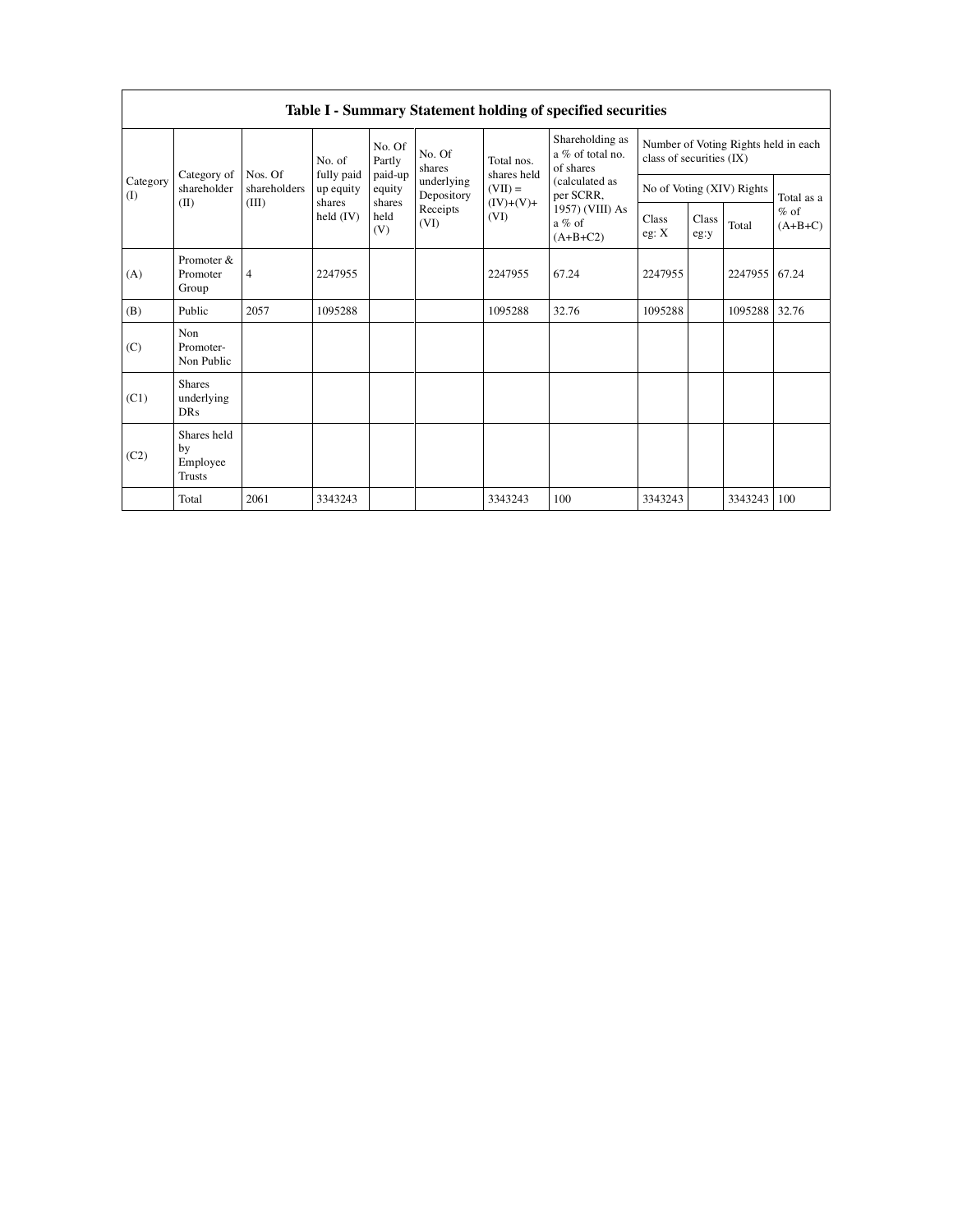|                 | Table I - Summary Statement holding of specified securities                                                                   |                                                                                    |                                                                             |                                                                                                            |                                        |                                                    |                                                                               |                                                  |                                       |         |
|-----------------|-------------------------------------------------------------------------------------------------------------------------------|------------------------------------------------------------------------------------|-----------------------------------------------------------------------------|------------------------------------------------------------------------------------------------------------|----------------------------------------|----------------------------------------------------|-------------------------------------------------------------------------------|--------------------------------------------------|---------------------------------------|---------|
| Category<br>(1) | No. Of<br><b>Shares</b><br>Category of<br>Underlying<br>shareholder<br>Outstanding<br>(II)<br>convertible<br>securities $(X)$ | No. of<br><b>Shares</b><br>Underlying<br>Outstanding<br><b>Warrants</b><br>$(X_i)$ | No. Of Shares<br>Underlying<br>Outstanding<br>convertible<br>securities and | Shareholding, as<br>a % assuming full<br>conversion of<br>convertible<br>securities (as a<br>percentage of | Number of<br>Locked in<br>shares (XII) |                                                    | Number of<br><b>Shares</b><br>pledged or<br>otherwise<br>encumbered<br>(XIII) |                                                  | Number of<br>equity shares<br>held in |         |
|                 |                                                                                                                               |                                                                                    | No. Of<br>Warrants (Xi)<br>(a)                                              | diluted share<br>capital) $(XI)=$<br>(VII)+(X) As a %<br>of $(A+B+C2)$                                     | No.<br>(a)                             | As a %<br>of total<br><b>Shares</b><br>held<br>(b) | No.<br>(a)                                                                    | As a $%$<br>of total<br><b>Shares</b><br>held(b) | dematerialized<br>form (XIV)          |         |
| (A)             | Promoter &<br>Promoter<br>Group                                                                                               |                                                                                    |                                                                             |                                                                                                            | 67.24                                  |                                                    |                                                                               |                                                  |                                       | 2228020 |
| (B)             | Public                                                                                                                        |                                                                                    |                                                                             |                                                                                                            | 32.76                                  |                                                    |                                                                               |                                                  |                                       | 851808  |
| (C)             | Non<br>Promoter-<br>Non Public                                                                                                |                                                                                    |                                                                             |                                                                                                            |                                        |                                                    |                                                                               |                                                  |                                       |         |
| (C1)            | <b>Shares</b><br>underlying<br><b>DRs</b>                                                                                     |                                                                                    |                                                                             |                                                                                                            |                                        |                                                    |                                                                               |                                                  |                                       |         |
| (C2)            | Shares held<br>by<br>Employee<br><b>Trusts</b>                                                                                |                                                                                    |                                                                             |                                                                                                            |                                        |                                                    |                                                                               |                                                  |                                       |         |
|                 | Total                                                                                                                         |                                                                                    |                                                                             |                                                                                                            | 100                                    |                                                    |                                                                               |                                                  |                                       | 3079828 |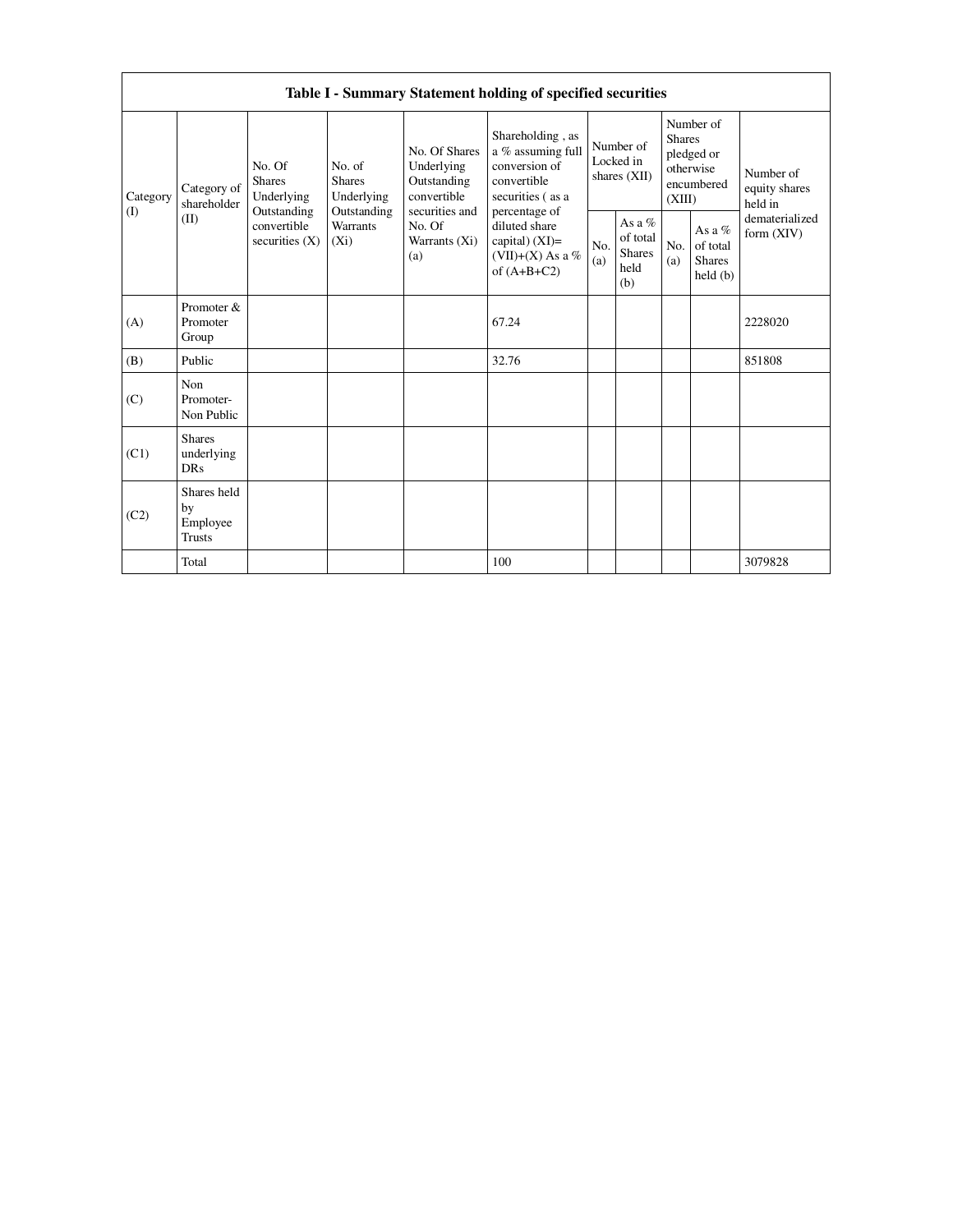| Table II - Statement showing shareholding pattern of the Promoter and Promoter Group      |                                                                                                                     |                                  |                             |                       |                                                |                                            |                                                              |                              |               |                                                                  |                           |
|-------------------------------------------------------------------------------------------|---------------------------------------------------------------------------------------------------------------------|----------------------------------|-----------------------------|-----------------------|------------------------------------------------|--------------------------------------------|--------------------------------------------------------------|------------------------------|---------------|------------------------------------------------------------------|---------------------------|
|                                                                                           |                                                                                                                     |                                  | No. of<br>fully             | No.<br>Of<br>Partly   | No. Of                                         | Total nos.                                 | Shareholding<br>as a % of total                              |                              |               | Number of Voting Rights held in<br>each class of securities (IX) |                           |
| Sr.                                                                                       | Category & Name<br>of the<br>Shareholders (I)                                                                       | Nos. Of<br>shareholders<br>(III) | paid up<br>equity<br>shares | paid-<br>up<br>equity | shares<br>underlying<br>Depository<br>Receipts | shares<br>held (VII)<br>$=$<br>$(IV)+(V)+$ | no. of shares<br>(calculated as<br>per SCRR,<br>1957) (VIII) | No of Voting (XIV)<br>Rights |               |                                                                  | Total<br>as a $%$<br>of   |
|                                                                                           |                                                                                                                     |                                  | held<br>(IV)                | shares<br>held<br>(V) | (VI)                                           | (VI)                                       | As a % of<br>$(A+B+C2)$                                      | Class<br>eg: X               | Class<br>eg:y | Total                                                            | Total<br>Voting<br>rights |
| A                                                                                         | Table II - Statement showing shareholding pattern of the Promoter and Promoter Group                                |                                  |                             |                       |                                                |                                            |                                                              |                              |               |                                                                  |                           |
| (1)                                                                                       | Indian                                                                                                              |                                  |                             |                       |                                                |                                            |                                                              |                              |               |                                                                  |                           |
| (a)                                                                                       | Individuals/Hindu<br>undivided Family                                                                               | $\boldsymbol{2}$                 | 1486630                     |                       |                                                | 1486630                                    | 44.47                                                        | 1486630                      |               | 1486630                                                          | 44.47                     |
| (d)                                                                                       | Any Other<br>(specify)                                                                                              | $\sqrt{2}$                       | 761325                      |                       |                                                | 761325                                     | 22.77                                                        | 761325                       |               | 761325                                                           | 22.77                     |
| Sub-Total<br>(A)(1)                                                                       |                                                                                                                     | $\overline{4}$                   | 2247955                     |                       |                                                | 2247955                                    | 67.24                                                        | 2247955                      |               | 2247955                                                          | 67.24                     |
| (2)                                                                                       | Foreign                                                                                                             |                                  |                             |                       |                                                |                                            |                                                              |                              |               |                                                                  |                           |
| Total<br>Shareholding<br>of Promoter<br>and Promoter<br>Group<br>$(A)=A)$<br>$(1)+(A)(2)$ |                                                                                                                     | 4                                | 2247955                     |                       |                                                | 2247955                                    | 67.24                                                        | 2247955                      |               | 2247955                                                          | 67.24                     |
| B                                                                                         | Table III - Statement showing shareholding pattern of the Public shareholder                                        |                                  |                             |                       |                                                |                                            |                                                              |                              |               |                                                                  |                           |
| (1)                                                                                       | Institutions                                                                                                        |                                  |                             |                       |                                                |                                            |                                                              |                              |               |                                                                  |                           |
| (f)                                                                                       | Financial<br><b>Institutions/Banks</b>                                                                              | 1                                | 217                         |                       |                                                | 217                                        | 0.01                                                         | 217                          |               | 217                                                              | 0.01                      |
| Sub-Total<br>(B)(1)                                                                       |                                                                                                                     | 1                                | 217                         |                       |                                                | 217                                        | 0.01                                                         | 217                          |               | 217                                                              | 0.01                      |
| (3)                                                                                       | Non-institutions                                                                                                    |                                  |                             |                       |                                                |                                            |                                                              |                              |               |                                                                  |                           |
| (a(i))                                                                                    | Individuals -<br>i.Individual<br>shareholders<br>holding nominal<br>share capital up to<br>Rs. 2 lakhs.             | 1941                             | 680800                      |                       |                                                | 680800                                     | 20.36                                                        | 680800                       |               | 680800                                                           | 20.36                     |
| (a(ii))                                                                                   | Individuals - ii.<br>Individual<br>shareholders<br>holding nominal<br>share capital in<br>excess of Rs. 2<br>lakhs. | $\tau$                           | 240918                      |                       |                                                | 240918                                     | 7.21                                                         | 240918                       |               | 240918                                                           | 7.21                      |
| (e)                                                                                       | Any Other<br>(specify)                                                                                              | 108                              | 173353                      |                       |                                                | 173353                                     | 5.19                                                         | 173353                       |               | 173353                                                           | 5.19                      |
| Sub-Total<br>(B)(3)                                                                       |                                                                                                                     | 2056                             | 1095071                     |                       |                                                | 1095071                                    | 32.75                                                        | 1095071                      |               | 1095071                                                          | 32.75                     |
| <b>Total Public</b><br>Shareholding<br>$(B)=B)$<br>$(1)+(B)$<br>$(2)+(B)(3)$              |                                                                                                                     | 2057                             | 1095288                     |                       |                                                | 1095288                                    | 32.76                                                        | 1095288                      |               | 1095288                                                          | 32.76                     |
| $\mathbf C$                                                                               | Table IV - Statement showing shareholding pattern of the Non Promoter- Non Public shareholder                       |                                  |                             |                       |                                                |                                            |                                                              |                              |               |                                                                  |                           |
| Total (<br>$A+B+C2$ )                                                                     |                                                                                                                     | 2061                             | 3343243                     |                       |                                                | 3343243                                    | 100                                                          | 3343243                      |               | 3343243                                                          | 100                       |
| Total<br>$(A+B+C)$                                                                        |                                                                                                                     | 2061                             | 3343243                     |                       |                                                | 3343243                                    | 100                                                          | 3343243                      |               | 3343243                                                          | 100                       |

 $\Gamma$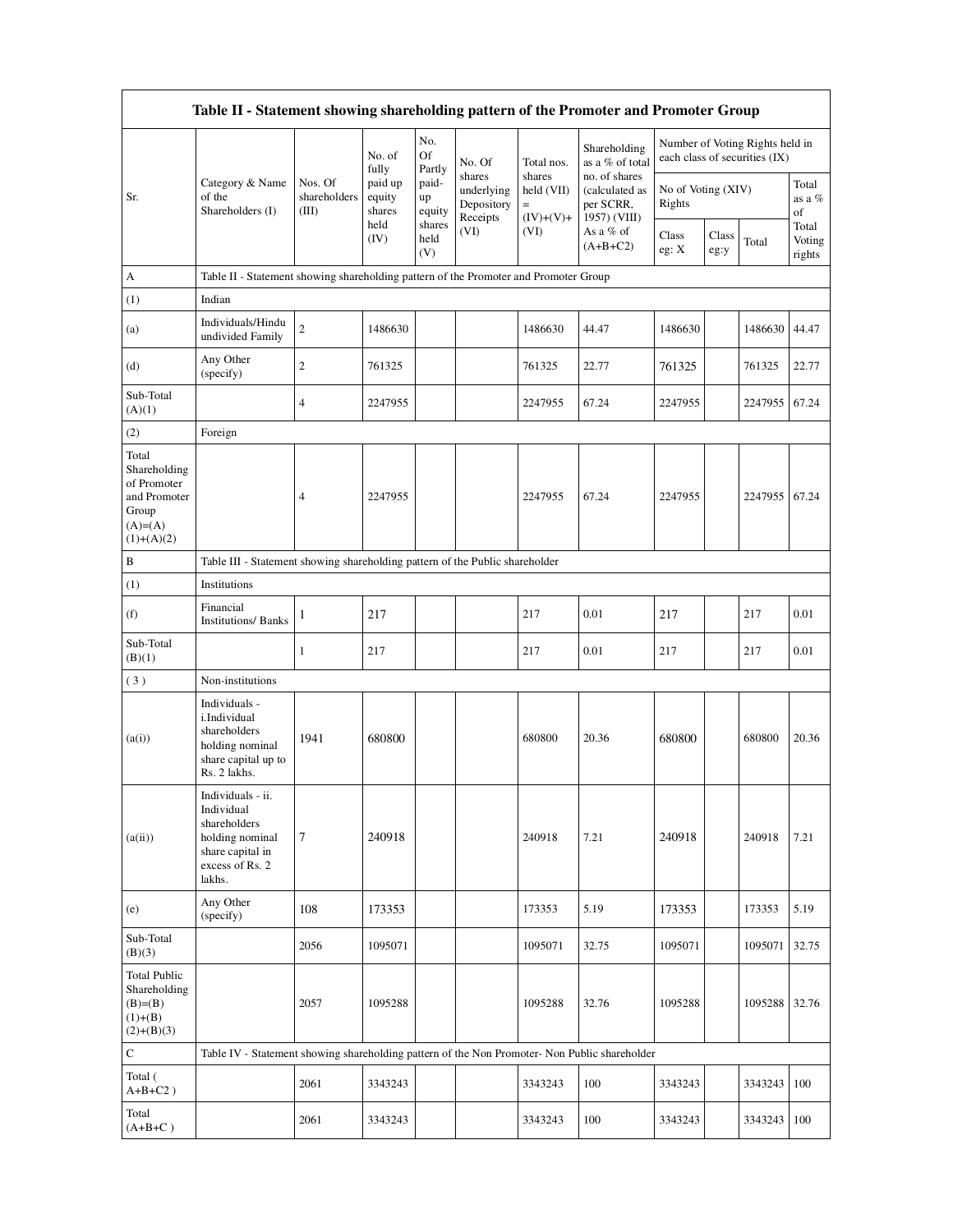|                                                                                          | Table II - Statement showing shareholding pattern of the Promoter and Promoter Group |                              |                                                                                                               |                                                                                                            |                                          |                                         |                                                                               |                                                |                                                         |
|------------------------------------------------------------------------------------------|--------------------------------------------------------------------------------------|------------------------------|---------------------------------------------------------------------------------------------------------------|------------------------------------------------------------------------------------------------------------|------------------------------------------|-----------------------------------------|-------------------------------------------------------------------------------|------------------------------------------------|---------------------------------------------------------|
| Sr.                                                                                      | No. Of Shares<br>Underlying<br>Underlying<br>Outstanding<br>convertible              | No. of Shares<br>Outstanding | No. Of Shares<br>Underlying<br>Outstanding<br>convertible<br>securities and<br>No. Of<br>Warrants (Xi)<br>(a) | Shareholding, as a<br>% assuming full<br>conversion of<br>convertible<br>securities (as a<br>percentage of | Number of<br>Locked in<br>shares $(XII)$ |                                         | Number of<br><b>Shares</b><br>pledged or<br>otherwise<br>encumbered<br>(XIII) |                                                | Number of<br>equity shares<br>held in<br>dematerialized |
|                                                                                          | securities (X)                                                                       | Warrants (Xi)                |                                                                                                               | diluted share<br>capital) $(XI)=$<br>(VII)+(X) As a %<br>of $(A+B+C2)$                                     | No.<br>(a)                               | As a %<br>of total<br>Shares<br>held(b) | No.<br>(a)                                                                    | As a %<br>of total<br><b>Shares</b><br>held(b) | form (XIV)                                              |
| A                                                                                        |                                                                                      |                              |                                                                                                               | Table II - Statement showing shareholding pattern of the Promoter and Promoter Group                       |                                          |                                         |                                                                               |                                                |                                                         |
| (1)                                                                                      | Indian                                                                               |                              |                                                                                                               |                                                                                                            |                                          |                                         |                                                                               |                                                |                                                         |
| (a)                                                                                      |                                                                                      |                              |                                                                                                               | 44.47                                                                                                      |                                          |                                         |                                                                               |                                                | 1466695                                                 |
| (d)                                                                                      |                                                                                      |                              |                                                                                                               | 22.77                                                                                                      |                                          |                                         |                                                                               |                                                | 761325                                                  |
| Sub-Total<br>(A)(1)                                                                      |                                                                                      |                              |                                                                                                               | 67.24                                                                                                      |                                          |                                         |                                                                               |                                                | 2228020                                                 |
| (2)                                                                                      | Foreign                                                                              |                              |                                                                                                               |                                                                                                            |                                          |                                         |                                                                               |                                                |                                                         |
| Total<br>Shareholding of<br>Promoter and<br>Promoter Group<br>$(A)= (A)$<br>$(1)+(A)(2)$ |                                                                                      |                              |                                                                                                               | 67.24                                                                                                      |                                          |                                         |                                                                               |                                                | 2228020                                                 |
| $\, {\bf B}$                                                                             |                                                                                      |                              |                                                                                                               | Table III - Statement showing shareholding pattern of the Public shareholder                               |                                          |                                         |                                                                               |                                                |                                                         |
| (1)                                                                                      | Institutions                                                                         |                              |                                                                                                               |                                                                                                            |                                          |                                         |                                                                               |                                                |                                                         |
| (f)                                                                                      |                                                                                      |                              |                                                                                                               | 0.01                                                                                                       |                                          |                                         |                                                                               |                                                | $\boldsymbol{0}$                                        |
| Sub-Total<br>(B)(1)                                                                      |                                                                                      |                              |                                                                                                               | 0.01                                                                                                       |                                          |                                         |                                                                               |                                                | $\boldsymbol{0}$                                        |
| (3)                                                                                      | Non-institutions                                                                     |                              |                                                                                                               |                                                                                                            |                                          |                                         |                                                                               |                                                |                                                         |
| (a(i))                                                                                   |                                                                                      |                              |                                                                                                               | 20.36                                                                                                      |                                          |                                         |                                                                               |                                                | 478204                                                  |
| (a(ii))                                                                                  |                                                                                      |                              |                                                                                                               | 7.21                                                                                                       |                                          |                                         |                                                                               |                                                | 219043                                                  |
| (e)                                                                                      |                                                                                      |                              |                                                                                                               | 5.19                                                                                                       |                                          |                                         |                                                                               |                                                | 154561                                                  |
| Sub-Total<br>(B)(3)                                                                      |                                                                                      |                              |                                                                                                               | 32.75                                                                                                      |                                          |                                         |                                                                               |                                                | 851808                                                  |
| <b>Total Public</b><br>Shareholding<br>$(B)=(B)(1)+(B)$<br>$(2)+(B)(3)$                  |                                                                                      |                              |                                                                                                               | 32.76                                                                                                      |                                          |                                         |                                                                               |                                                | 851808                                                  |
| ${\bf C}$                                                                                |                                                                                      |                              |                                                                                                               | Table IV - Statement showing shareholding pattern of the Non Promoter- Non Public shareholder              |                                          |                                         |                                                                               |                                                |                                                         |
| Total (<br>$A+B+C2$ )                                                                    |                                                                                      |                              |                                                                                                               | 100                                                                                                        |                                          |                                         |                                                                               |                                                | 3079828                                                 |
| Total $(A+B+C)$                                                                          |                                                                                      |                              |                                                                                                               | 100                                                                                                        |                                          |                                         |                                                                               |                                                | 3079828                                                 |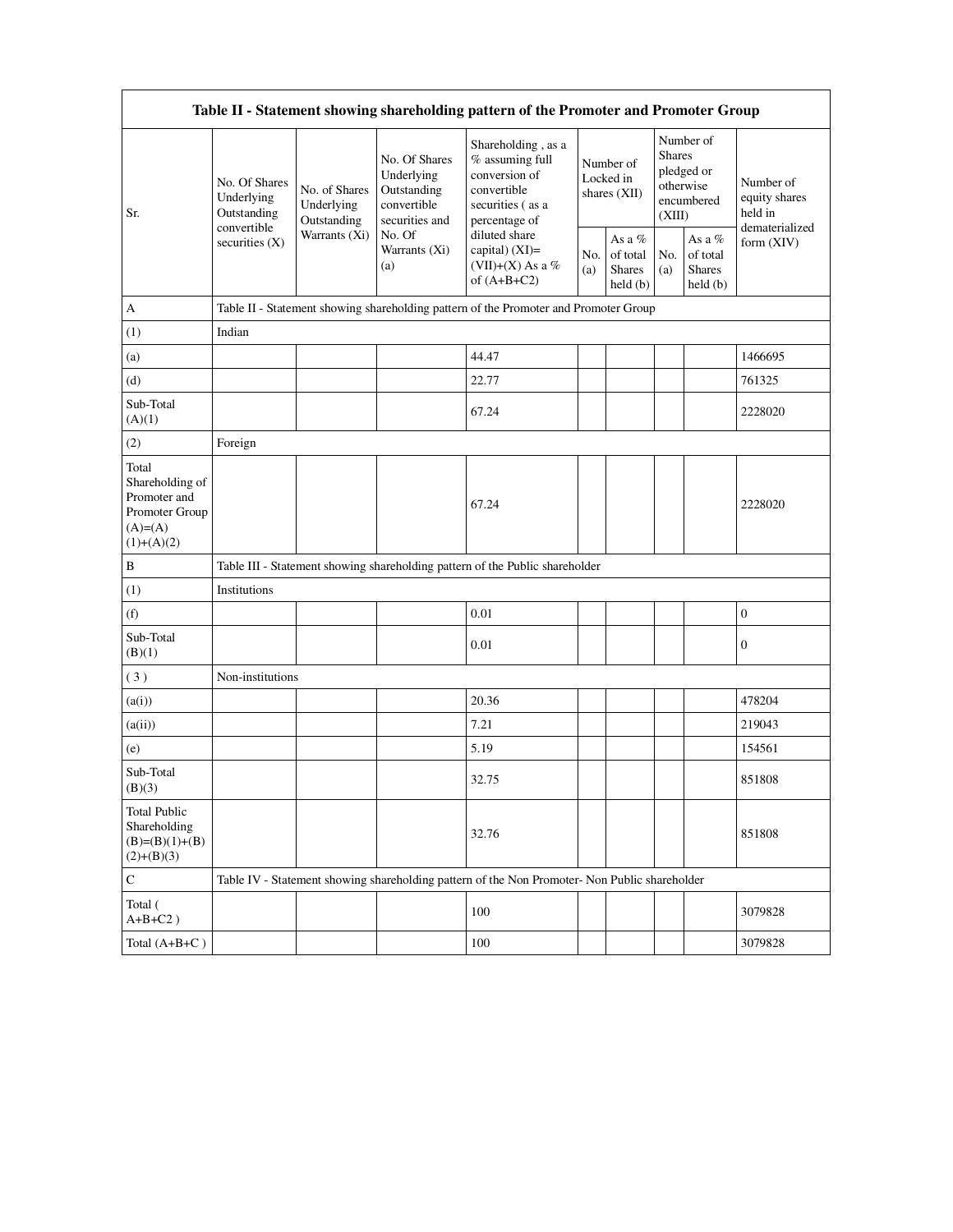| Individuals/Hindu undivided Family                                                                                                                                                       |                                                               |                |                       |  |  |  |
|------------------------------------------------------------------------------------------------------------------------------------------------------------------------------------------|---------------------------------------------------------------|----------------|-----------------------|--|--|--|
| Searial No.                                                                                                                                                                              | $\mathbf{1}$                                                  | $\mathfrak{2}$ |                       |  |  |  |
| Name of the<br>Shareholders (I)                                                                                                                                                          | Surinder Pal Kanwar                                           | Raunaq Singh   | Click here to go back |  |  |  |
| PAN (II)                                                                                                                                                                                 | AAFPK8732L                                                    | ZZZZZ9999Z     | Total                 |  |  |  |
| No. of fully paid<br>up equity shares<br>held (IV)                                                                                                                                       | 1466695                                                       | 19935          | 1486630               |  |  |  |
| No. Of Partly paid-<br>up equity shares<br>held(V)                                                                                                                                       |                                                               |                |                       |  |  |  |
| No. Of shares<br>underlying<br>Depository<br>Receipts (VI)                                                                                                                               |                                                               |                |                       |  |  |  |
| Total nos. shares<br>held $(VII) =$<br>$(IV)+(V)+(VI)$                                                                                                                                   | 1466695                                                       | 19935          | 1486630               |  |  |  |
| Shareholding as a<br>% of total no. of<br>shares (calculated<br>as per SCRR,<br>1957) (VIII) As a<br>$%$ of $(A+B+C2)$                                                                   | 43.87                                                         | 0.6            | 44.47                 |  |  |  |
|                                                                                                                                                                                          | Number of Voting Rights held in each class of securities (IX) |                |                       |  |  |  |
| Class eg:X                                                                                                                                                                               | 1466695                                                       | 19935          | 1486630               |  |  |  |
| Class eg:y                                                                                                                                                                               |                                                               |                |                       |  |  |  |
| Total                                                                                                                                                                                    | 1466695                                                       | 19935          | 1486630               |  |  |  |
| Total as a % of<br>Total Voting rights                                                                                                                                                   | 43.87                                                         | 0.6            | 44.47                 |  |  |  |
| No. Of Shares<br>Underlying<br>Outstanding<br>convertible<br>securities $(X)$                                                                                                            |                                                               |                |                       |  |  |  |
| No. of Shares<br>Underlying<br>Outstanding<br>Warrants (Xi)                                                                                                                              |                                                               |                |                       |  |  |  |
| No. Of Shares<br>Underlying<br>Outstanding<br>convertible<br>securities and No.<br>Of Warrants (Xi)<br>(a)                                                                               |                                                               |                |                       |  |  |  |
| Shareholding, as a<br>% assuming full<br>conversion of<br>convertible<br>securities (as a<br>percentage of<br>diluted share<br>capital) (XI)=<br>$(VII)+(Xi)(a)$ As a<br>% of $(A+B+C2)$ | 43.87                                                         | 0.6            | 44.47                 |  |  |  |
| Number of Locked in shares (XII)                                                                                                                                                         |                                                               |                |                       |  |  |  |
| No. $(a)$                                                                                                                                                                                |                                                               |                |                       |  |  |  |
| As a % of total<br>Shares held (b)                                                                                                                                                       |                                                               |                |                       |  |  |  |
| Number of Shares pledged or otherwise encumbered (XIII)                                                                                                                                  |                                                               |                |                       |  |  |  |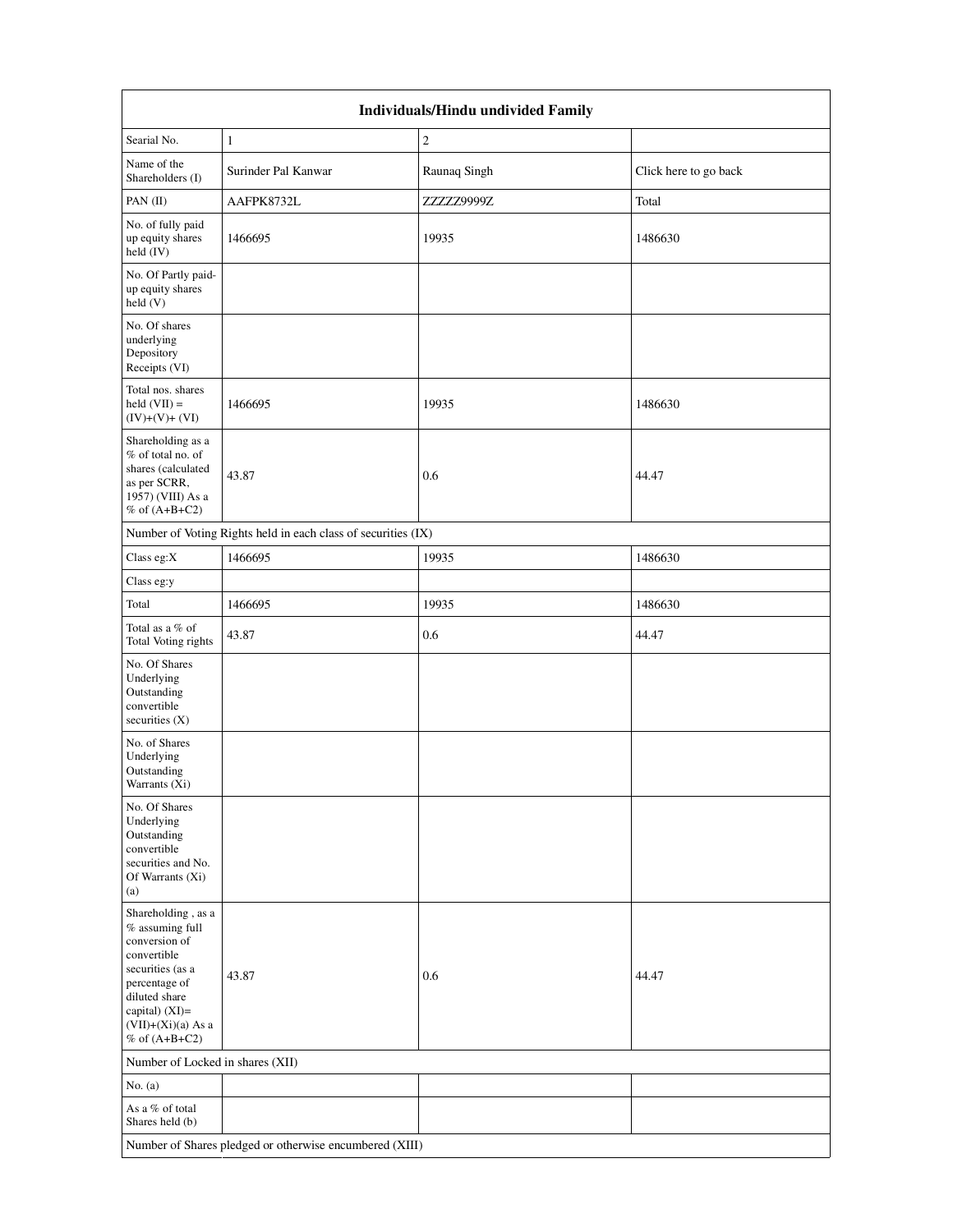| No. $(a)$                                                            |          |                        |         |
|----------------------------------------------------------------------|----------|------------------------|---------|
| As a % of total<br>Shares held (b)                                   |          |                        |         |
| Number of equity<br>shares held in<br>dematerialized<br>form $(XIV)$ | 1466695  | $\overline{0}$         | 1466695 |
| Reason for not providing PAN                                         |          |                        |         |
| Reason for not<br>providing PAN                                      |          | Textual Information(1) |         |
| Shareholder type                                                     | Promoter | Promoter               |         |

8 of 17 and 17 and 17 and 17 and 17 and 17 and 17 and 17 and 17 and 17 and 17 and 17 and 17 and 17 and 17 and 1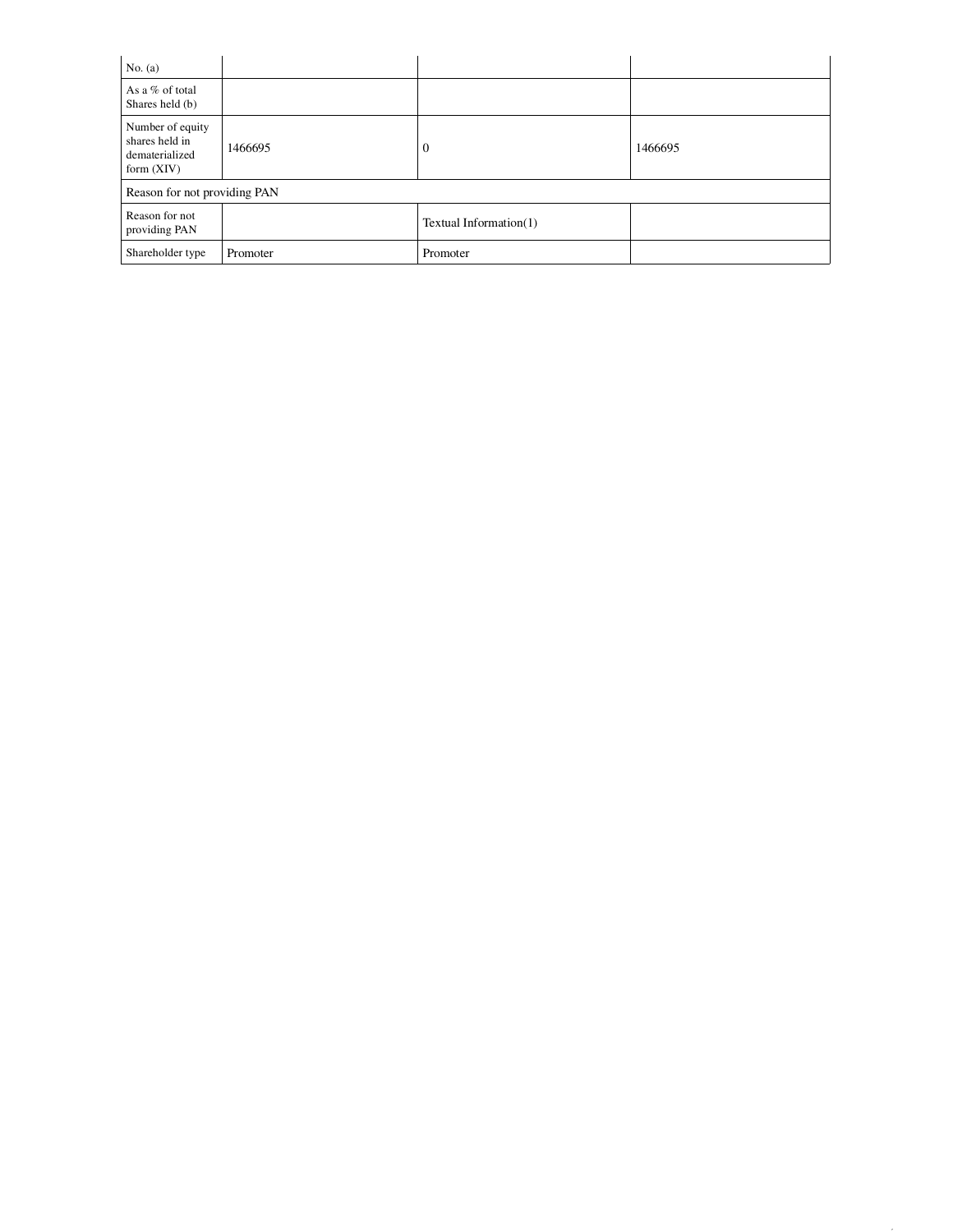|                               | <b>Text Block</b> |  |
|-------------------------------|-------------------|--|
| <b>Textual Information(1)</b> | DECEASED          |  |

9 of 17 4/13/2018, 5:17 PM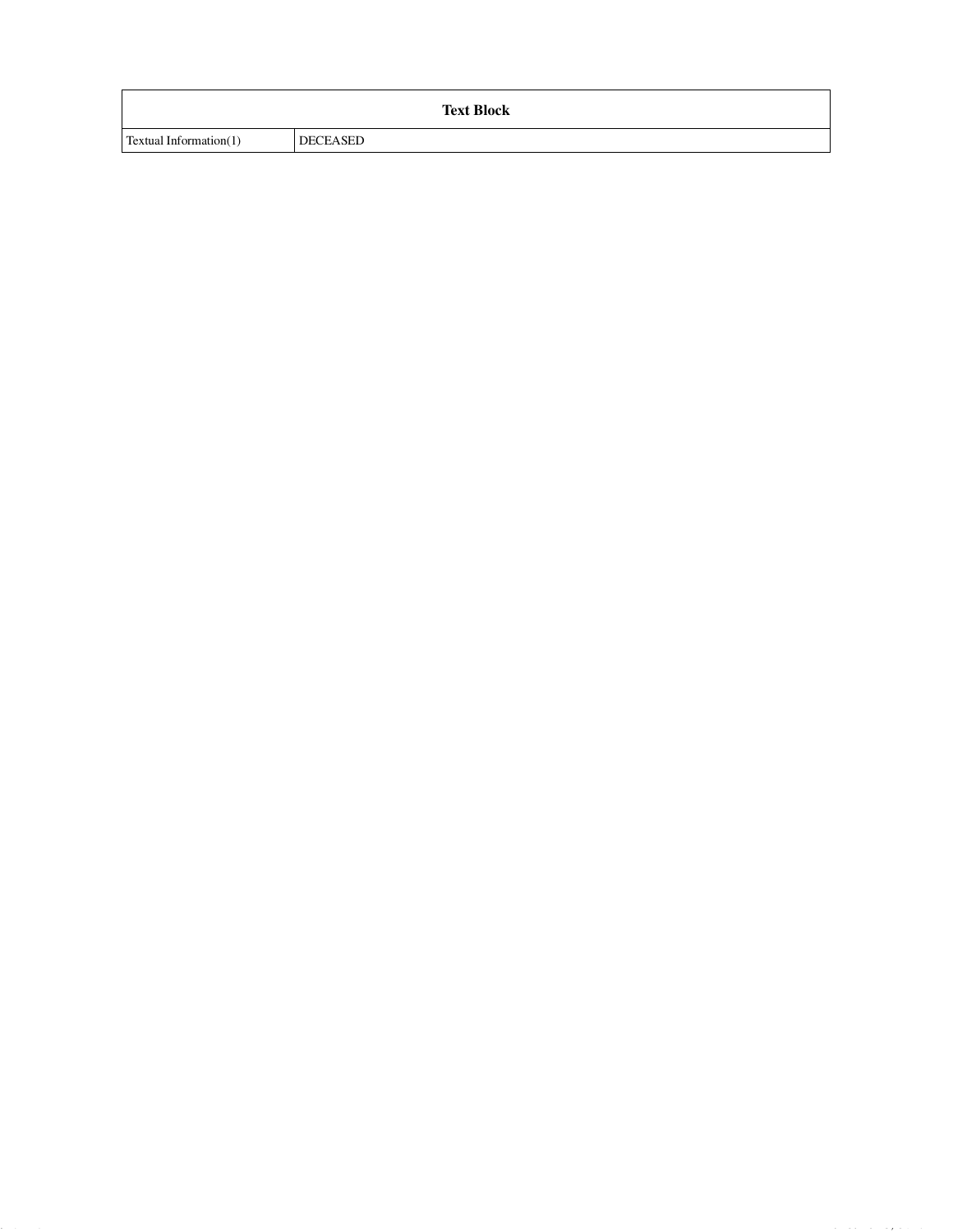|                                                                                                                                                                                                                        | Any Other (specify)                                           |                                                |                       |  |  |  |
|------------------------------------------------------------------------------------------------------------------------------------------------------------------------------------------------------------------------|---------------------------------------------------------------|------------------------------------------------|-----------------------|--|--|--|
| Searial No.                                                                                                                                                                                                            | $\mathbf{1}$                                                  | $\sqrt{2}$                                     |                       |  |  |  |
| Category                                                                                                                                                                                                               | <b>Bodies Corporate</b>                                       | <b>Bodies Corporate</b>                        | Click here to go back |  |  |  |
| Name of the<br>Shareholders (I)                                                                                                                                                                                        | Gulab Merchandise Private Limited                             | Vibrant Finance And Investment Private Limited |                       |  |  |  |
| PAN (II)                                                                                                                                                                                                               | AACCG4079Q                                                    | AAACV0104B                                     | Total                 |  |  |  |
| No. of the<br>Shareholders (I)                                                                                                                                                                                         | 1                                                             | $\mathbf{1}$                                   | $\mathfrak{2}$        |  |  |  |
| No. of fully paid<br>up equity shares<br>held (IV)                                                                                                                                                                     | 644825                                                        | 116500                                         | 761325                |  |  |  |
| No. Of Partly paid-<br>up equity shares<br>held(V)                                                                                                                                                                     |                                                               |                                                |                       |  |  |  |
| No. Of shares<br>underlying<br>Depository<br>Receipts (VI)                                                                                                                                                             |                                                               |                                                |                       |  |  |  |
| Total nos. shares<br>held $(VII) =$<br>$(IV)+(V)+(VI)$                                                                                                                                                                 | 644825                                                        | 116500                                         | 761325                |  |  |  |
| Shareholding as a<br>% of total no. of<br>shares (calculated<br>as per SCRR,<br>1957) (VIII) As a<br>% of $(A+B+C2)$                                                                                                   | 19.29                                                         | 3.48                                           | 22.77                 |  |  |  |
|                                                                                                                                                                                                                        | Number of Voting Rights held in each class of securities (IX) |                                                |                       |  |  |  |
| Class eg: X                                                                                                                                                                                                            | 644825                                                        | 116500                                         | 761325                |  |  |  |
| Class eg:y                                                                                                                                                                                                             |                                                               |                                                |                       |  |  |  |
| Total                                                                                                                                                                                                                  | 644825                                                        | 116500                                         | 761325                |  |  |  |
| Total as a % of<br>Total Voting rights                                                                                                                                                                                 | 19.29                                                         | 3.48                                           | 22.77                 |  |  |  |
| No. Of Shares<br>Underlying<br>Outstanding<br>convertible<br>securities $(X)$                                                                                                                                          |                                                               |                                                |                       |  |  |  |
| No. of Shares<br>Underlying<br>Outstanding<br>Warrants (Xi)                                                                                                                                                            |                                                               |                                                |                       |  |  |  |
| No. Of Shares<br>Underlying<br>Outstanding<br>convertible<br>securities and No.<br>Of Warrants (Xi)<br>(a)                                                                                                             |                                                               |                                                |                       |  |  |  |
| Shareholding, as a<br>% assuming full<br>conversion of<br>convertible<br>securities (as a<br>percentage of<br>diluted share<br>capital) (XI)=<br>(VII)+(X) As a %<br>of $(A+B+C2)$<br>Number of Locked in shares (XII) | 19.29                                                         | 3.48                                           | 22.77                 |  |  |  |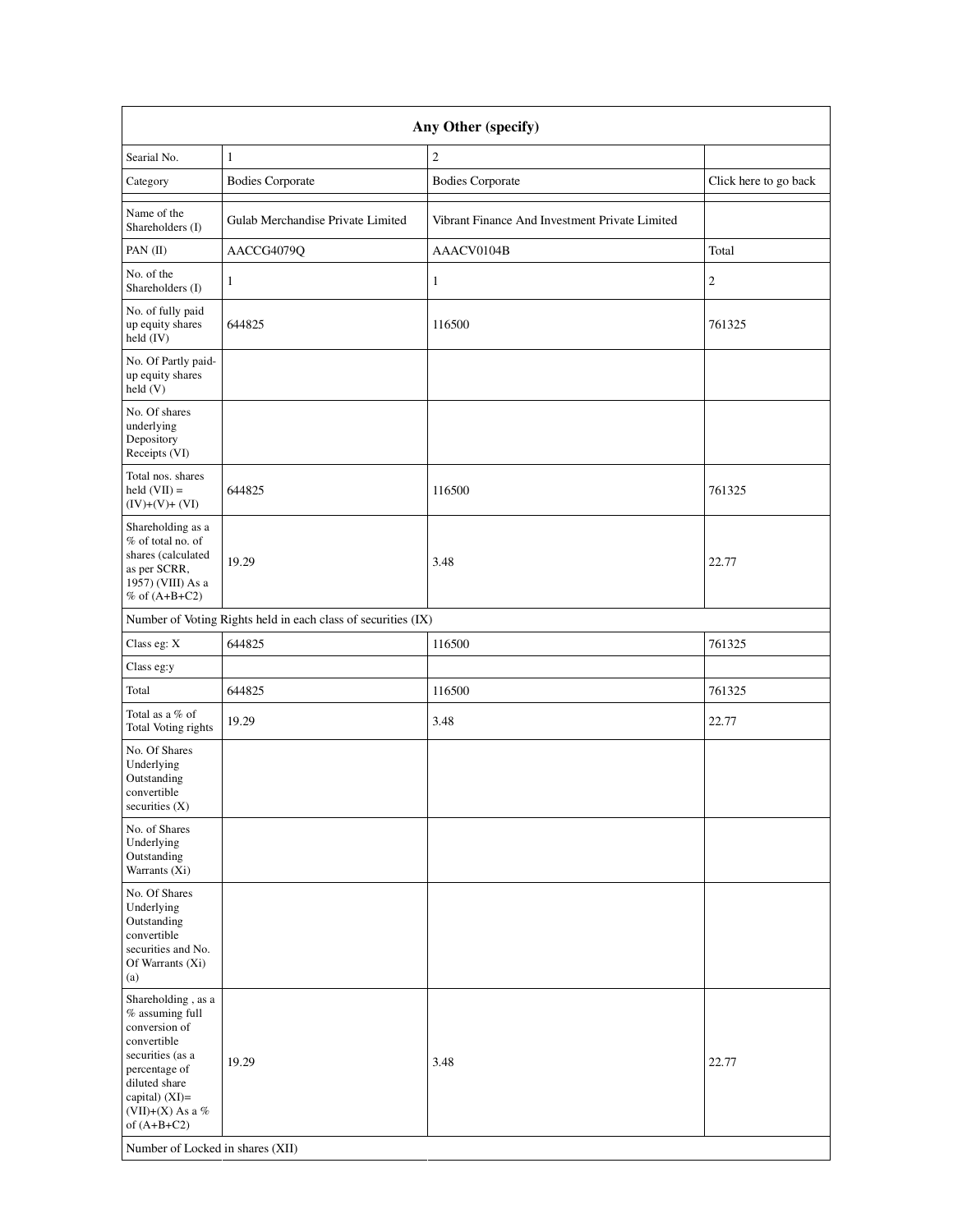| No. $(a)$                                                          |                                                         |                |        |
|--------------------------------------------------------------------|---------------------------------------------------------|----------------|--------|
| As a % of total<br>Shares held (b)                                 |                                                         |                |        |
|                                                                    | Number of Shares pledged or otherwise encumbered (XIII) |                |        |
| No. $(a)$                                                          |                                                         |                |        |
| As a % of total<br>Shares held (b)                                 |                                                         |                |        |
| Number of equity<br>shares held in<br>dematerialized<br>form (XIV) | 644825                                                  | 116500         | 761325 |
| Reason for not providing PAN                                       |                                                         |                |        |
| Reason for not<br>providing PAN                                    |                                                         |                |        |
| Shareholder type                                                   | Promoter Group                                          | Promoter Group |        |

 $11.1$  of 17  $\pm1.2$  of 17  $\pm1.2$   $\pm1.2$   $\pm1.2$   $\pm1.2$   $\pm1.2$   $\pm1.2$   $\pm1.2$   $\pm1.2$   $\pm1.2$   $\pm1.2$   $\pm1.2$   $\pm1.2$   $\pm1.2$   $\pm1.2$   $\pm1.2$   $\pm1.2$   $\pm1.2$   $\pm1.2$   $\pm1.2$   $\pm1.2$   $\pm1.2$   $\pm1.2$   $\pm1.2$   $\pm1.2$   $\$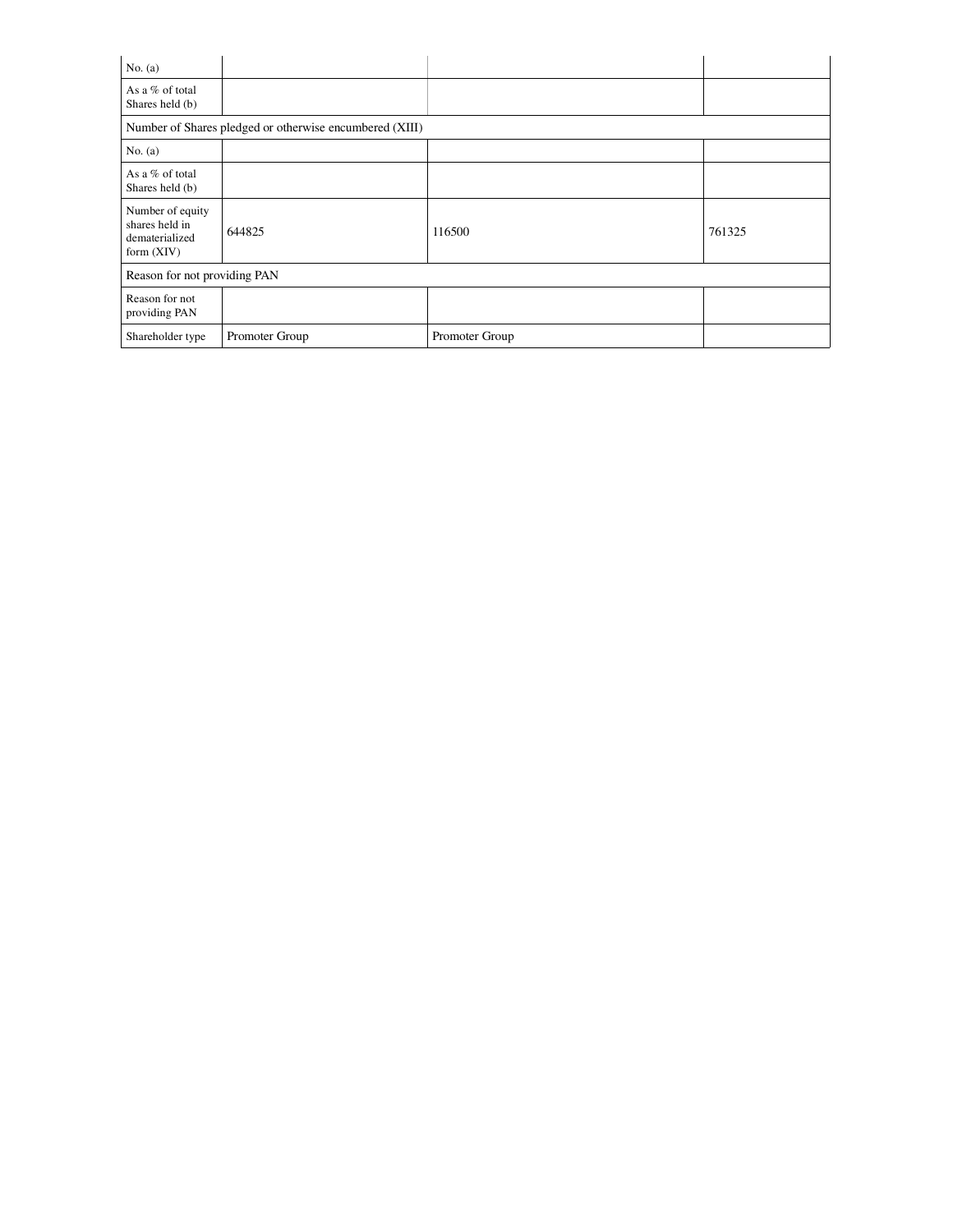| Individuals - ii. Individual shareholders holding nominal share capital in excess of Rs. 2 lakhs.                                                                                     |                                                               |                    |                             |                       |  |  |  |
|---------------------------------------------------------------------------------------------------------------------------------------------------------------------------------------|---------------------------------------------------------------|--------------------|-----------------------------|-----------------------|--|--|--|
| Searial No.                                                                                                                                                                           | $\mathbf{1}$                                                  | $\overline{c}$     | $\ensuremath{\mathfrak{Z}}$ |                       |  |  |  |
| Name of the<br>Shareholders (I)                                                                                                                                                       | Subramanian P                                                 | Porinju V Veliyath | Raj Kumar Lohia             | Click here to go back |  |  |  |
| PAN (II)                                                                                                                                                                              | AMBPS8931K                                                    | AADPP6420G         | AAFPL0031K                  | Total                 |  |  |  |
| No. of fully paid<br>up equity shares<br>held (IV)                                                                                                                                    | 51150                                                         | 50000              | 39099                       | 140249                |  |  |  |
| No. Of Partly paid-<br>up equity shares<br>held(V)                                                                                                                                    |                                                               |                    |                             |                       |  |  |  |
| No. Of shares<br>underlying<br>Depository<br>Receipts (VI)                                                                                                                            |                                                               |                    |                             |                       |  |  |  |
| Total nos. shares<br>held $(VII) =$<br>$(IV)+(V)+(VI)$                                                                                                                                | 51150                                                         | 50000              | 39099                       | 140249                |  |  |  |
| Shareholding as a<br>% of total no. of<br>shares (calculated<br>as per SCRR,<br>1957) (VIII) As a<br>% of $(A+B+C2)$                                                                  | 1.53                                                          | 1.5                | 1.17                        | 4.19                  |  |  |  |
|                                                                                                                                                                                       | Number of Voting Rights held in each class of securities (IX) |                    |                             |                       |  |  |  |
| Class eg: X                                                                                                                                                                           | 51150                                                         | 50000              | 39099                       | 140249                |  |  |  |
| Class eg:y                                                                                                                                                                            |                                                               |                    |                             |                       |  |  |  |
| Total                                                                                                                                                                                 | 51150                                                         | 50000              | 39099                       | 140249                |  |  |  |
| Total as a % of<br>Total Voting rights                                                                                                                                                | 1.53                                                          | $1.5\,$            | 1.17                        | 4.19                  |  |  |  |
| No. Of Shares<br>Underlying<br>Outstanding<br>convertible<br>securities $(X)$                                                                                                         |                                                               |                    |                             |                       |  |  |  |
| No. of Shares<br>Underlying<br>Outstanding<br>Warrants (Xi)                                                                                                                           |                                                               |                    |                             |                       |  |  |  |
| No. Of Shares<br>Underlying<br>Outstanding<br>convertible<br>securities and No.<br>Of Warrants (Xi)<br>(a)                                                                            |                                                               |                    |                             |                       |  |  |  |
| Shareholding, as a<br>% assuming full<br>conversion of<br>convertible<br>securities (as a<br>percentage of<br>diluted share<br>capital) $(XI)$ =<br>(VII)+(X) As a %<br>of $(A+B+C2)$ | 1.53                                                          | 1.5                | 1.17                        | 4.19                  |  |  |  |
| Number of Locked in shares (XII)                                                                                                                                                      |                                                               |                    |                             |                       |  |  |  |
| No. $(a)$                                                                                                                                                                             |                                                               |                    |                             |                       |  |  |  |
| As a % of total<br>Shares held (b)                                                                                                                                                    |                                                               |                    |                             |                       |  |  |  |

 $12$  of 17  $\pm$  17  $\pm$  17  $\pm$  17  $\pm$  17  $\pm$  17  $\pm$  17  $\pm$  17  $\pm$  17  $\pm$  17  $\pm$  17  $\pm$  17  $\pm$  17  $\pm$  17  $\pm$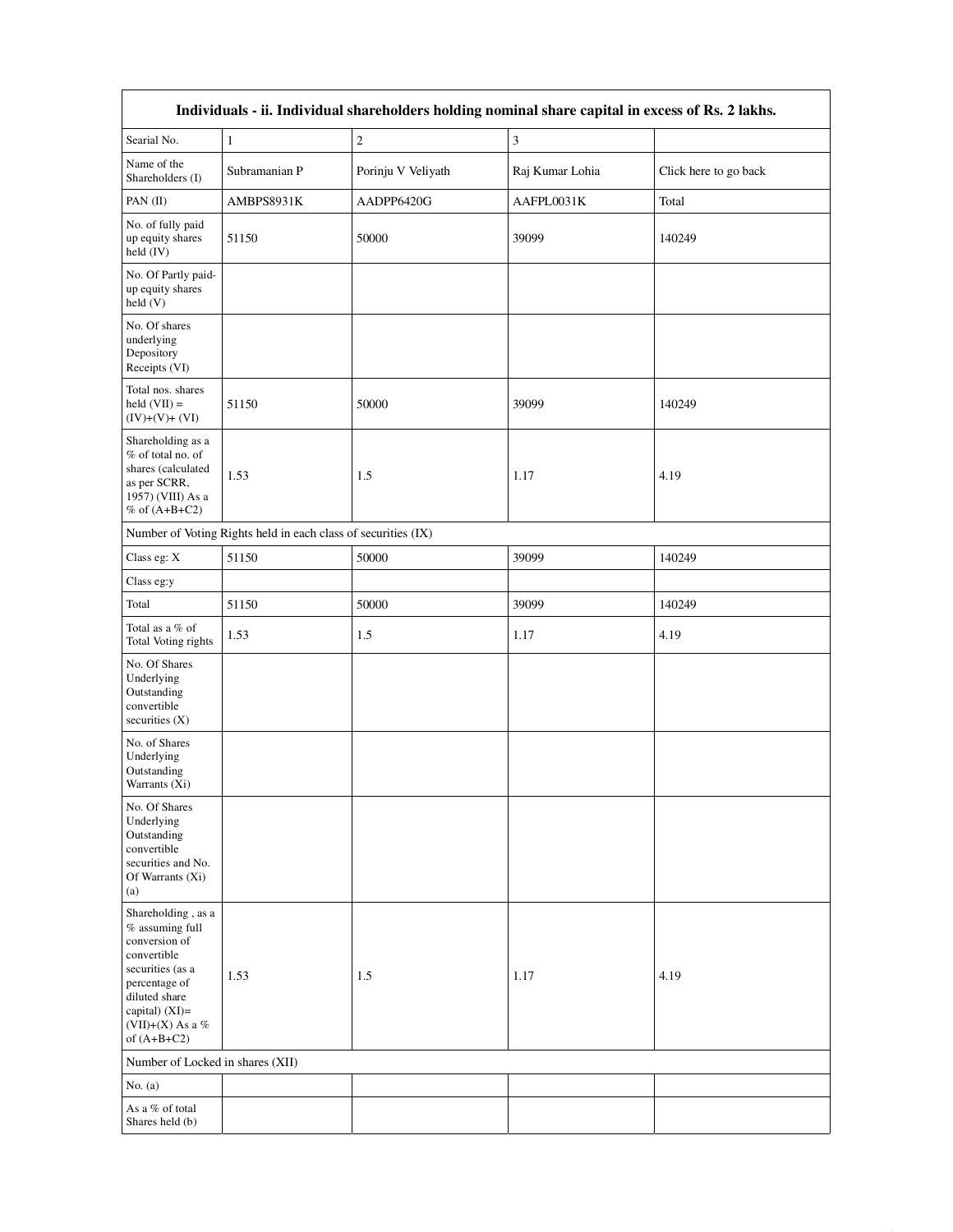| Number of equity<br>shares held in<br>dematerialized<br>form $(XIV)$ | 51150 | 50000 | 39099 | 140249 |  |  |
|----------------------------------------------------------------------|-------|-------|-------|--------|--|--|
| Reason for not providing PAN                                         |       |       |       |        |  |  |
| Reason for not<br>providing PAN                                      |       |       |       |        |  |  |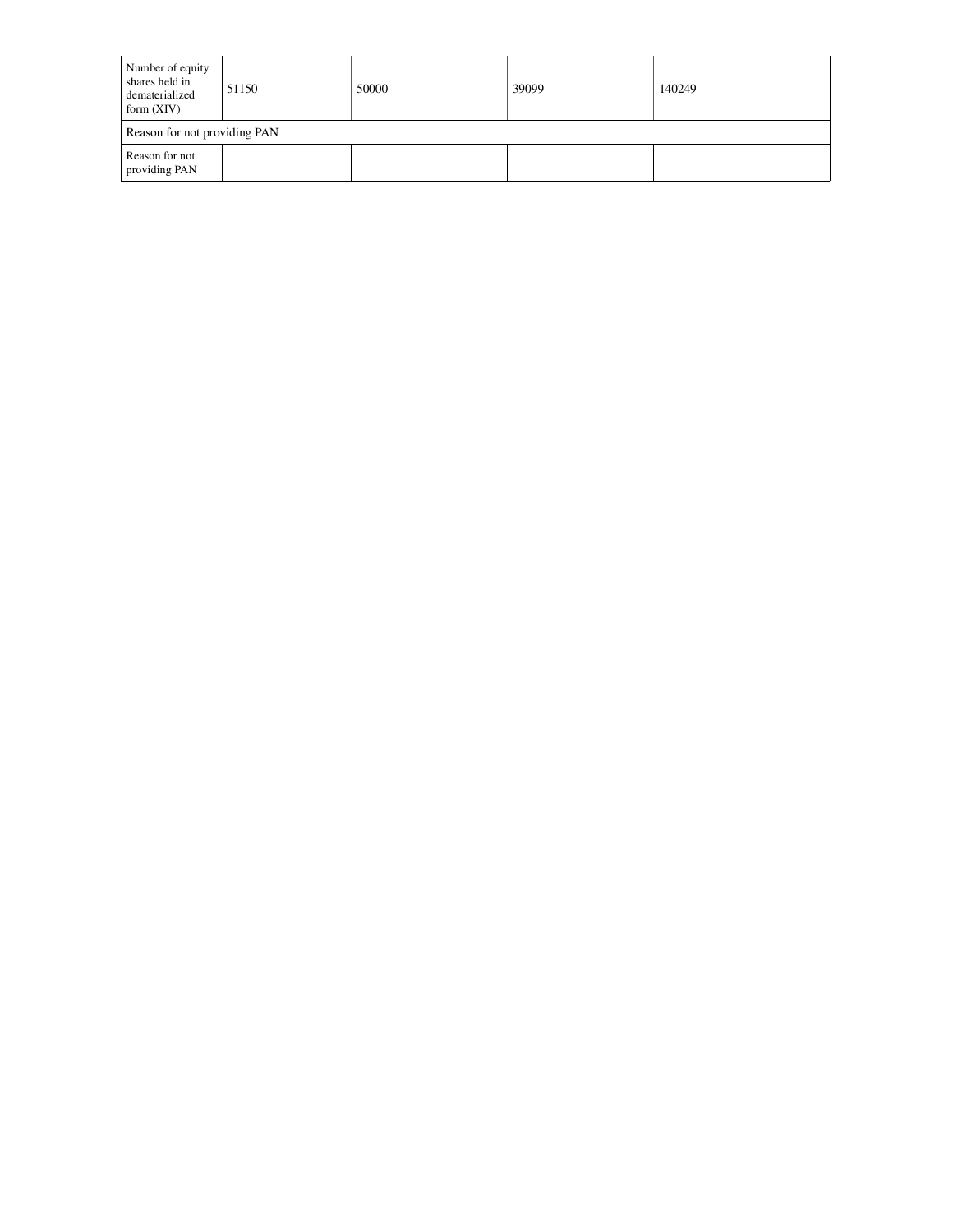| Any Other (specify)                                                                                                                                                                                                    |              |                                                               |                         |                         |             |                       |
|------------------------------------------------------------------------------------------------------------------------------------------------------------------------------------------------------------------------|--------------|---------------------------------------------------------------|-------------------------|-------------------------|-------------|-----------------------|
| Searial No.                                                                                                                                                                                                            | $\mathbf{1}$ | $\mathbf{2}$                                                  | 3                       | $\overline{4}$          | 5           |                       |
| Category                                                                                                                                                                                                               | <b>HUF</b>   | Non-Resident Indian (NRI)                                     | <b>Clearing Members</b> | <b>Bodies Corporate</b> | <b>IEPF</b> |                       |
| Category / More<br>than 1 percentage                                                                                                                                                                                   | Category     | Category                                                      | Category                | Category                | Category    |                       |
| Name of the<br>Shareholders (I)                                                                                                                                                                                        |              |                                                               |                         |                         |             | Click here to go back |
| PAN (II)                                                                                                                                                                                                               |              |                                                               |                         |                         |             | Total                 |
| No. of the<br>Shareholders (I)                                                                                                                                                                                         | 36           | 21                                                            | 12                      | 38                      | 1           | 108                   |
| No. of fully paid<br>up equity shares<br>held (IV)                                                                                                                                                                     | 42158        | 16178                                                         | 15434                   | 58024                   | 41559       | 173353                |
| No. Of Partly paid-<br>up equity shares<br>held(V)                                                                                                                                                                     |              |                                                               |                         |                         |             |                       |
| No. Of shares<br>underlying<br>Depository<br>Receipts (VI)                                                                                                                                                             |              |                                                               |                         |                         |             |                       |
| Total nos. shares<br>$\text{held} (\text{VII}) =$<br>$(IV)+(V)+(VI)$                                                                                                                                                   | 42158        | 16178                                                         | 15434                   | 58024                   | 41559       | 173353                |
| Shareholding as a<br>% of total no. of<br>shares (calculated<br>as per SCRR,<br>1957) (VIII) As a<br>% of $(A+B+C2)$                                                                                                   | 1.26         | 0.48                                                          | 0.46                    | 1.74                    | 1.24        | 5.18                  |
|                                                                                                                                                                                                                        |              | Number of Voting Rights held in each class of securities (IX) |                         |                         |             |                       |
| Class eg: X                                                                                                                                                                                                            | 42158        | 16178                                                         | 15434                   | 58024                   | 41559       | 173353                |
| Class eg:y                                                                                                                                                                                                             |              |                                                               |                         |                         |             |                       |
| Total                                                                                                                                                                                                                  | 42158        | 16178                                                         | 15434                   | 58024                   | 41559       | 173353                |
| Total as a % of<br>Total Voting rights                                                                                                                                                                                 | 1.26         | 0.48                                                          | 0.46                    | 1.74                    | 1.24        | 5.18                  |
| No. Of Shares<br>Underlying<br>Outstanding<br>convertible<br>securities (X)                                                                                                                                            |              |                                                               |                         |                         |             |                       |
| No. of Shares<br>Underlying<br>Outstanding<br>Warrants (Xi)                                                                                                                                                            |              |                                                               |                         |                         |             |                       |
| No. Of Shares<br>Underlying<br>Outstanding<br>convertible<br>securities and No.<br>Of Warrants (Xi)<br>(a)                                                                                                             |              |                                                               |                         |                         |             |                       |
| Shareholding, as a<br>% assuming full<br>conversion of<br>convertible<br>securities (as a<br>percentage of<br>diluted share<br>capital) (XI)=<br>(VII)+(X) As a %<br>of $(A+B+C2)$<br>Number of Locked in shares (XII) | 1.26         | 0.48                                                          | 0.46                    | 1.74                    | 1.24        | 5.18                  |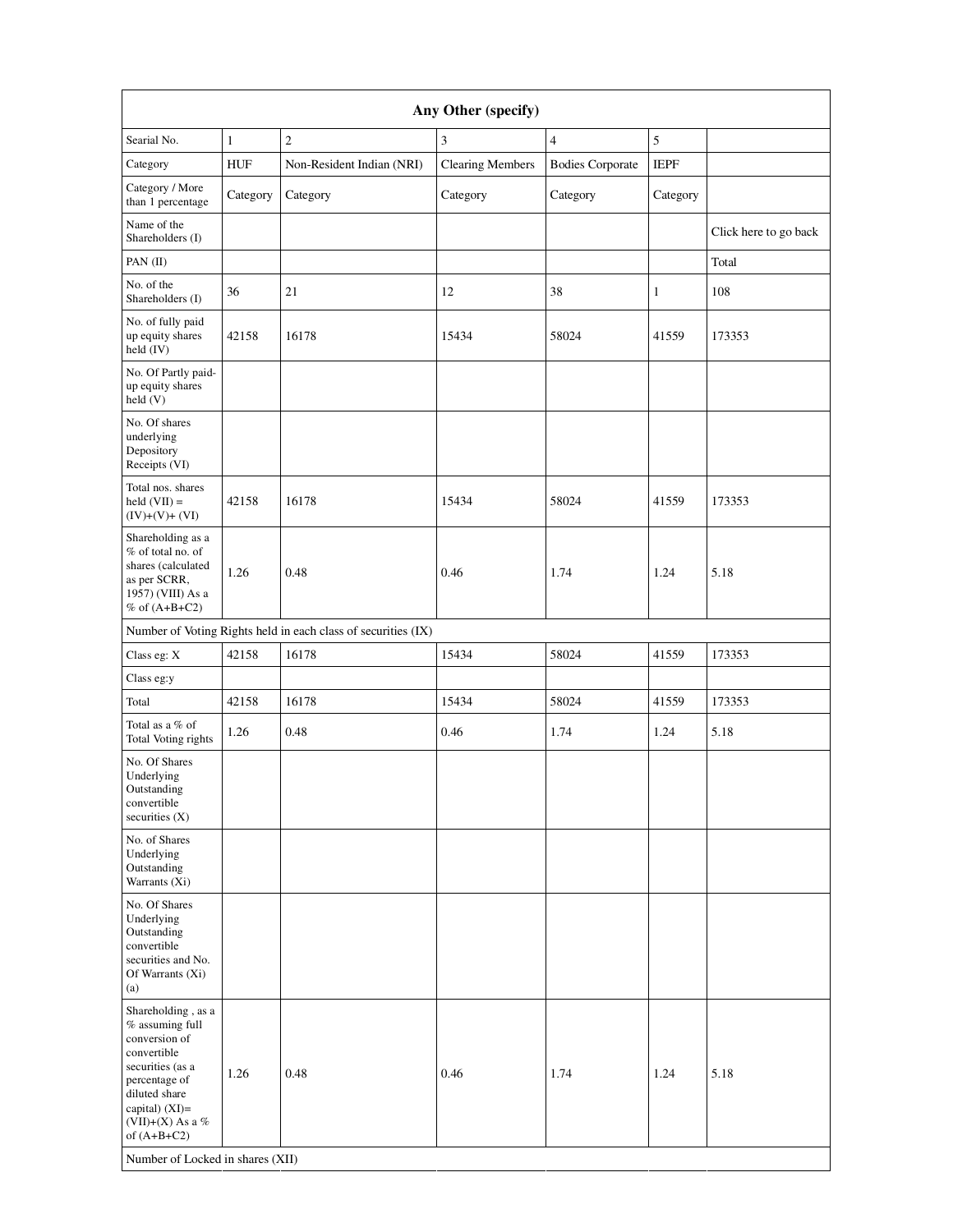| No. $(a)$                                                            |       |       |       |       |       |        |
|----------------------------------------------------------------------|-------|-------|-------|-------|-------|--------|
| As a % of total<br>Shares held (b)                                   |       |       |       |       |       |        |
| Number of equity<br>shares held in<br>dematerialized<br>form $(XIV)$ | 42158 | 16178 | 15434 | 39232 | 41559 | 154561 |
| Reason for not providing PAN                                         |       |       |       |       |       |        |
| Reason for not<br>providing PAN                                      |       |       |       |       |       |        |